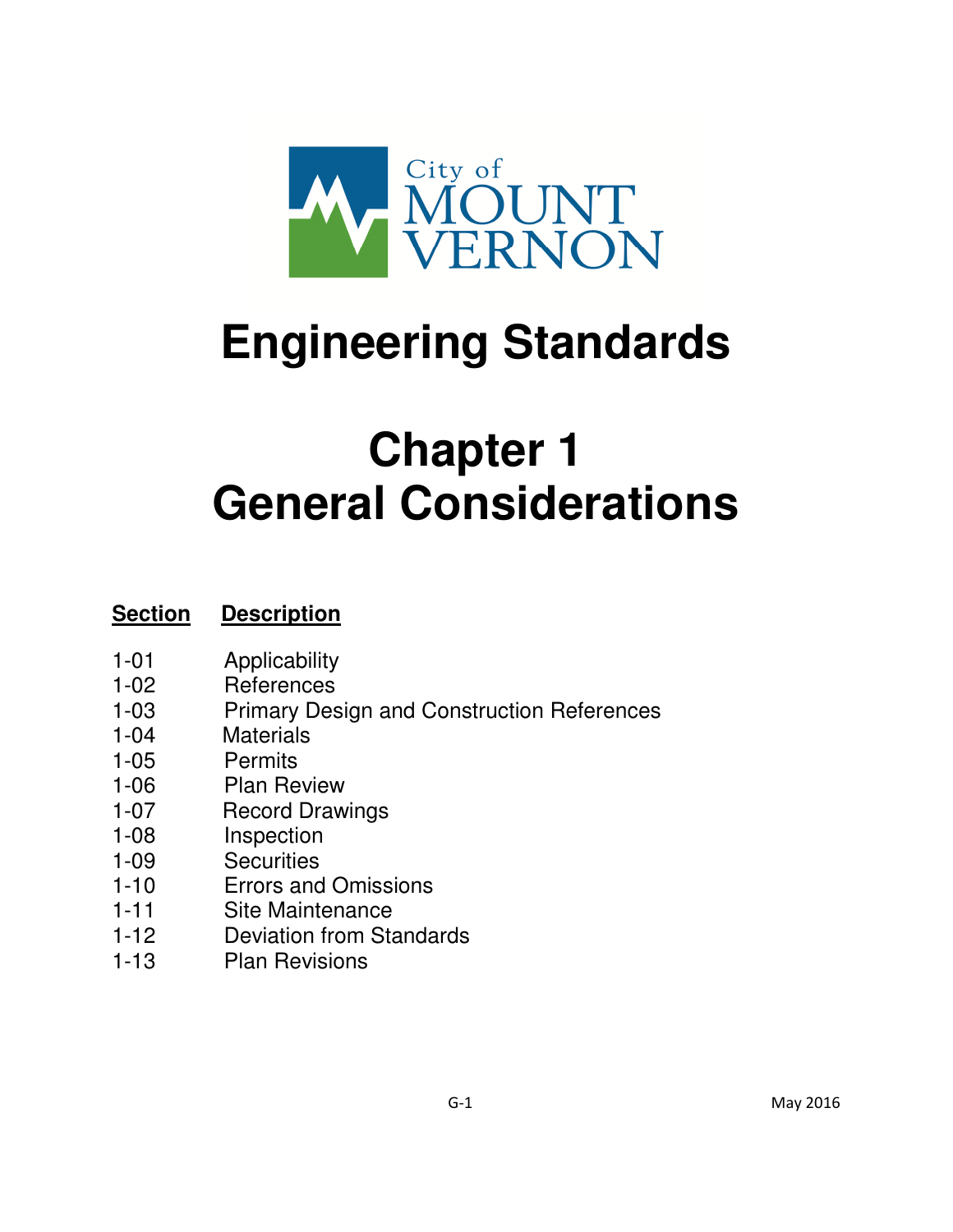#### **1-01 Applicability**

These standards shall govern all new road construction and upgrade of facilities located within the City right-of-way, including, storm drainage systems, sanitary sewer facilities, transportation facilities, telecommunications and other development improvements required by the Mount Vernon Municipal Code.

#### **1-02 References**

These standards are intended to be consistent with the most currently adopted Mount Vernon Municipal Code. In some cases, code updates are in-progress. Any discrepancies between the two will be resolved by the Public Works Director and Community and Economic Development Director.

#### **1-03 Primary Design and Construction References**

Except where these Standards provide otherwise, design detail, construction workmanship and materials shall be in accordance with the most current edition of the following publications produced by the Washington State Department of Transportation (WSDOT) or jointly by WSDOT and the Washington State Chapter of the American Public Works Association (APWA), or American Society of Civil Engineers (ASCE), or National Association of Home Builders and Urban Land Institute:

- a. WSDOT Standard Specifications for Road, Bridge and Municipal Construction. These will be referred to in these Standards as the "WSDOT Specifications".
- b. WSDOT Standard Plans for Road, Bridge and Municipal Construction. These will be referred to in these Standards as the "WSDOT Plans".
- c. WSDOT Design Manual.
- d. Department of Ecology (DOE) Storm Water Manual for Western Washington.
- e. Manual Uniform Traffic Control Devices (MUTCD).
- f. WSDOT Construction Manual.
- g. Criteria for Sewage Works Design (State Washington Dept. of Ecology) Manual.
- h. A Policy on Geometric Design of Highways and Streets, American Association of State Highway and Transportation Officials (AASHTO).
- i. Low Impact Development Technical Guidance Manual For Puget Sound.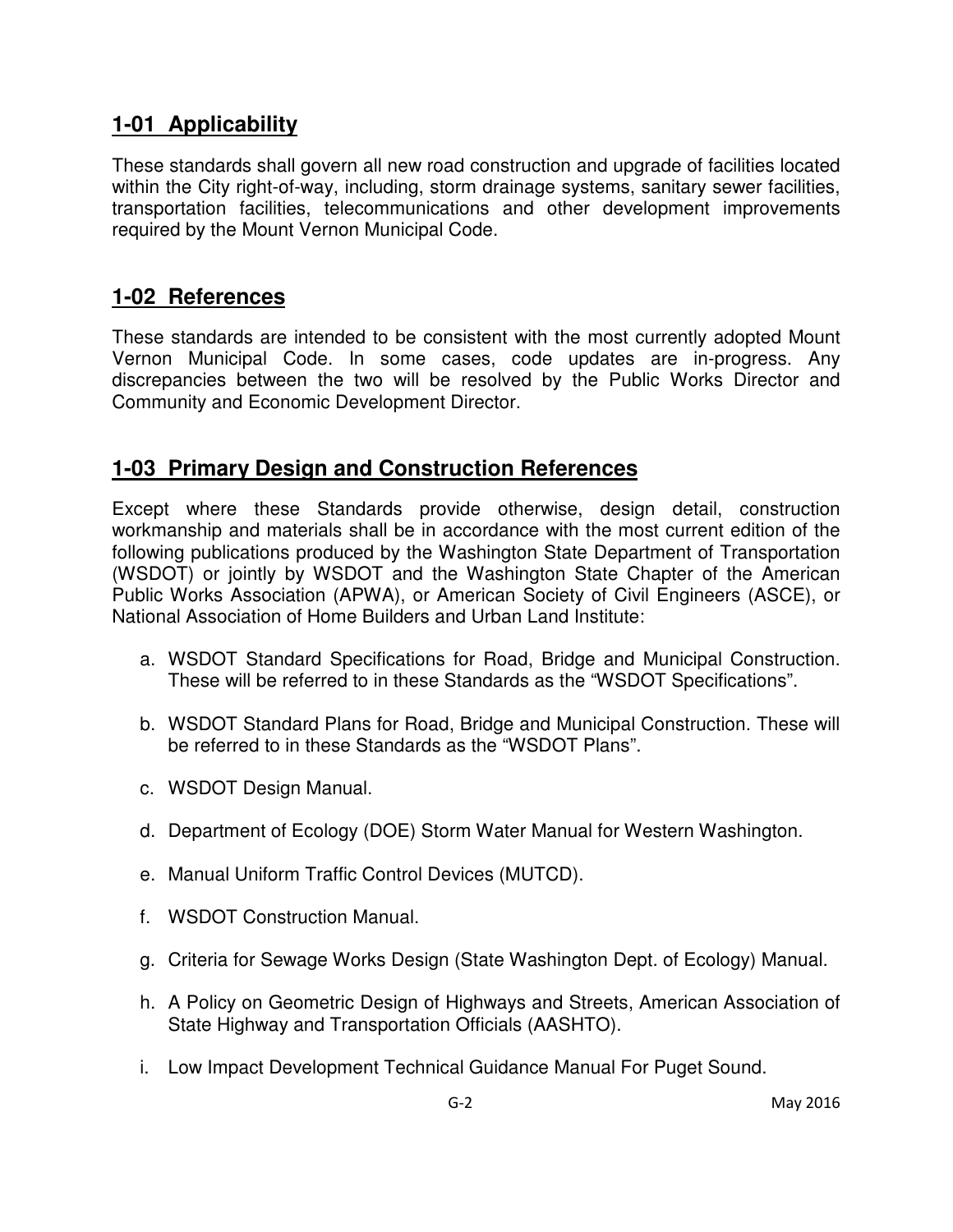#### **1-04 Materials**

All materials shall be new and undamaged and as approved by the City of Mount Vernon.

All materials shall comply with applicable sections of the American Standard Test Method (ASTM), the American Water Works Association (AWWA) and the APWA/WSDOT Standard Specifications.

When specific manufacturers or models are approved, no substitutions will be allowed without prior approval.

#### **1-05 Permits**

Permits, approvals or agreements are required by the City and/or other agencies, prior to initiating any construction activity, including clearing/grading and/or other site disturbance activities. For specific requirements please contact the Community and Economic Development Department at (360)336-6214.

A pre-construction meeting is required with the Engineer of Record, Contractor, and Applicant before the issuance of a Fill and Grade permits.

#### **1-06 Plan Review**

Civil construction plans and profiles are required for proposed road improvements, storm drainage facilities, sanitary sewer facilities, potable water facilities, stream channel improvements and other improvements as determined by the Public Works Director.

An engineering as-built or record drawing shall be required for review and approval prior to project acceptance. In some cases, these drawings will be required before the next phase of construction may proceed.

All construction plan sheets approved by the Community and Economic Development Department shall have the following approval block. See Appendix A.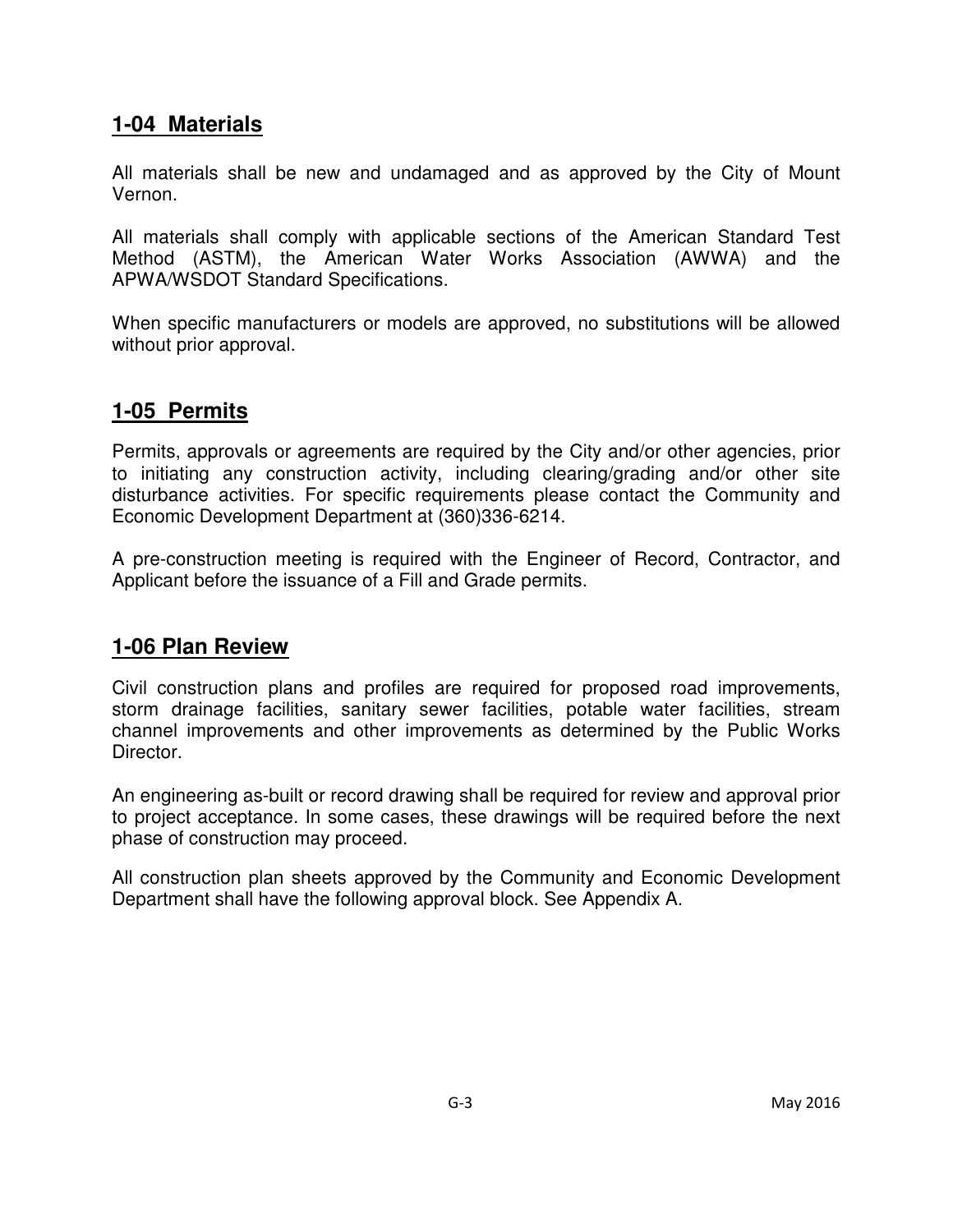This plan sheet is approved for construction in accordance with the City of Mount Vernon ordinances and policies. Actual conformance of the design with applicable laws is the sole responsibility of the professional engineer, whose name and stamp appear on this sheet. Acquiring, complying with and providing mitigation for all Federal, State, County and Local laws, permits and mandates, including but not limited to the Endangered Species Act, Federal Wetland Permit, State Department of Fisheries Hydraulics Permit, Federal Flood Plain Permits, National Pollutant Discharge Elimination System Permits is the responsibility of the Developer, Landowner and their Engineer. The issuance of this permit shall not be construed as proof of compliance with applicable laws and permit requirements.

**Approved By:** \_\_\_\_\_\_\_\_\_\_\_\_\_\_\_\_\_\_\_\_\_\_\_\_\_\_\_ **Date:** \_\_\_\_\_\_\_\_\_\_\_\_

**This approval will expire in one year from the date noted above.** 

### **1-07 Record Drawings**

Engineering as-built drawings shall be submitted to the Community and Economic Development Department for review and approval prior to project acceptance.

The as-built drawings will be referenced during the final site inspection and a punch list will be generated identifying any deficiencies which arise during the inspection.

Upon approval of the as-built drawings the Engineer of Record shall provide the following:

- One clear and complete set of quality reproducible Mylar as-built drawings, stamped and signed by the Engineer of Record licensed in the State of Washington.
- One electronic record in TIFF and PDF-A format.

#### **1-08 Inspection**

- a. Call (360)336-6243 at least 24 hours in advance to schedule inspections.
- b. The City will appoint project engineers and inspectors as necessary to inspect the work.
- c. It is the responsibility of the developer, contractor or their agents to have an approved set of plans and permits on the job site at all times.
- d. The City reserves the right to require the developer to retain third-party testing to verify compliance with the Engineering Standards and approved plans.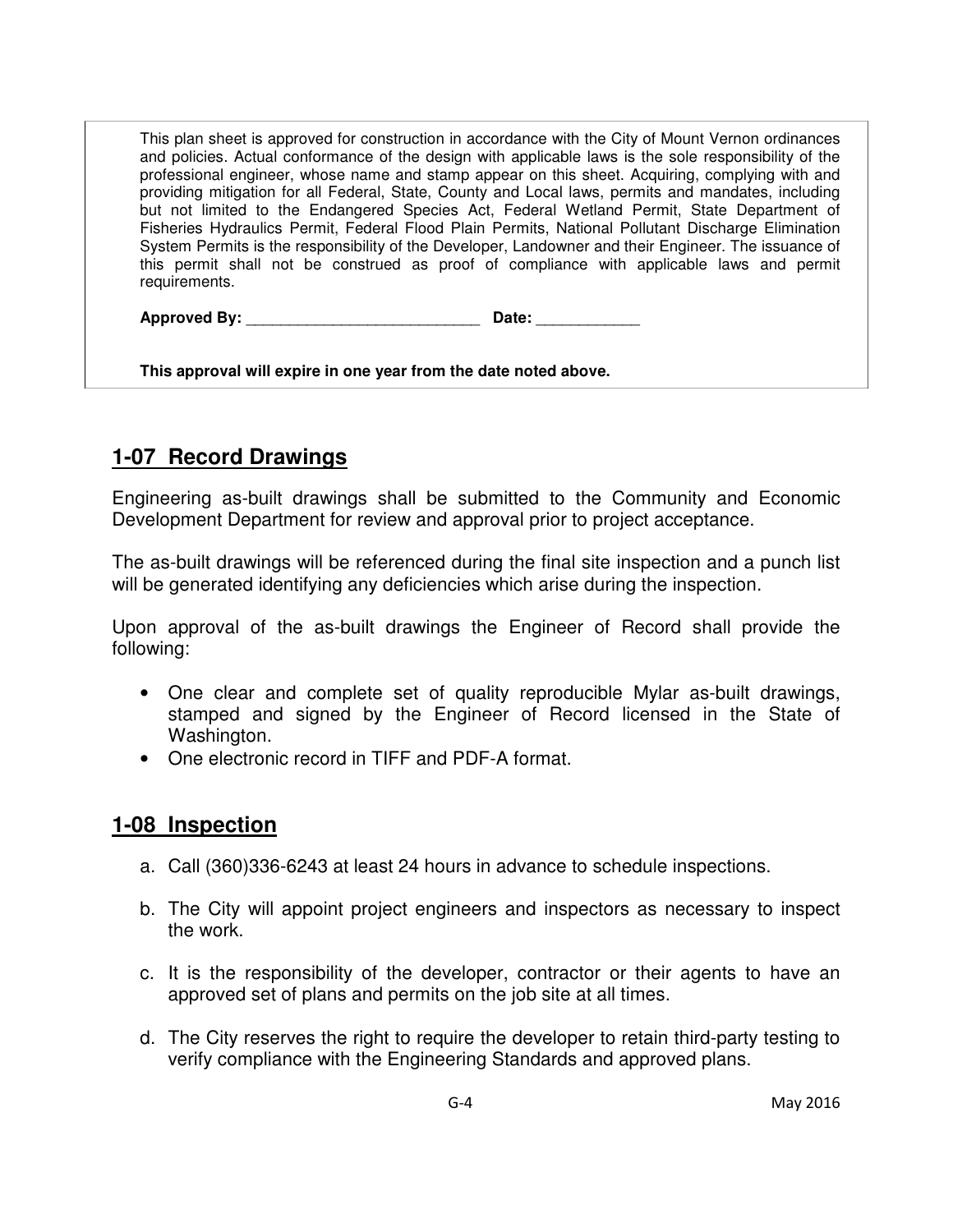- e. It is the responsibility of the developer, contractor, or their agents to notify the City in advance of the commencement of any work.
- f. Failure to comply with the provisions of these Standards and other lawful directives may result in stop work orders, removal or correction of work, or other penalties as established by the Mount Vernon Municipal Code.

#### **1-09 Securities**

Under certain circumstances or as required by City code, securities may be required to guarantee the performance, completion, and correction of permitted work.

Types of securities include but are not limited to cash deposits, assigned savings and bonds. Final project approvals and final occupancy permits are approved only after the completion of all required onsite and offsite improvements. Securities shall be released by the Community and Economic Development Department Director upon completion and successful final inspection of the required work and any previously specified stipulations related to the work being performed.

#### **1-10 Errors and Omissions**

At the discretion of the City, any errors or omissions in the approved plans or information used as a basis for such approvals may constitute grounds for withdrawal of any approvals and/or stoppage of any or all permitted work. It shall be the responsibility of the Developer to show cause why such work should resume and make such changes in plans that may be required by the City prior to re-approval of the plans.

#### **1-11 Site Maintenance**

- a. The Developer or Contractor shall schedule and control their work so as to comply with all applicable provisions of the Mount Vernon Municipal Code and applicable state and federal codes to prevent any hazards to public safety, health, welfare, and public or private property.
- b. On existing roads or streets, two-way traffic shall be maintained at all times unless traffic control plans have been approved in advance.
- c. The Developer or Contractor shall keep roads, streets and pedestrian facilities free of dirt and debris at all times.
- d. The Developer or Contractor shall keep pedestrian facilities open and free of obstructions.